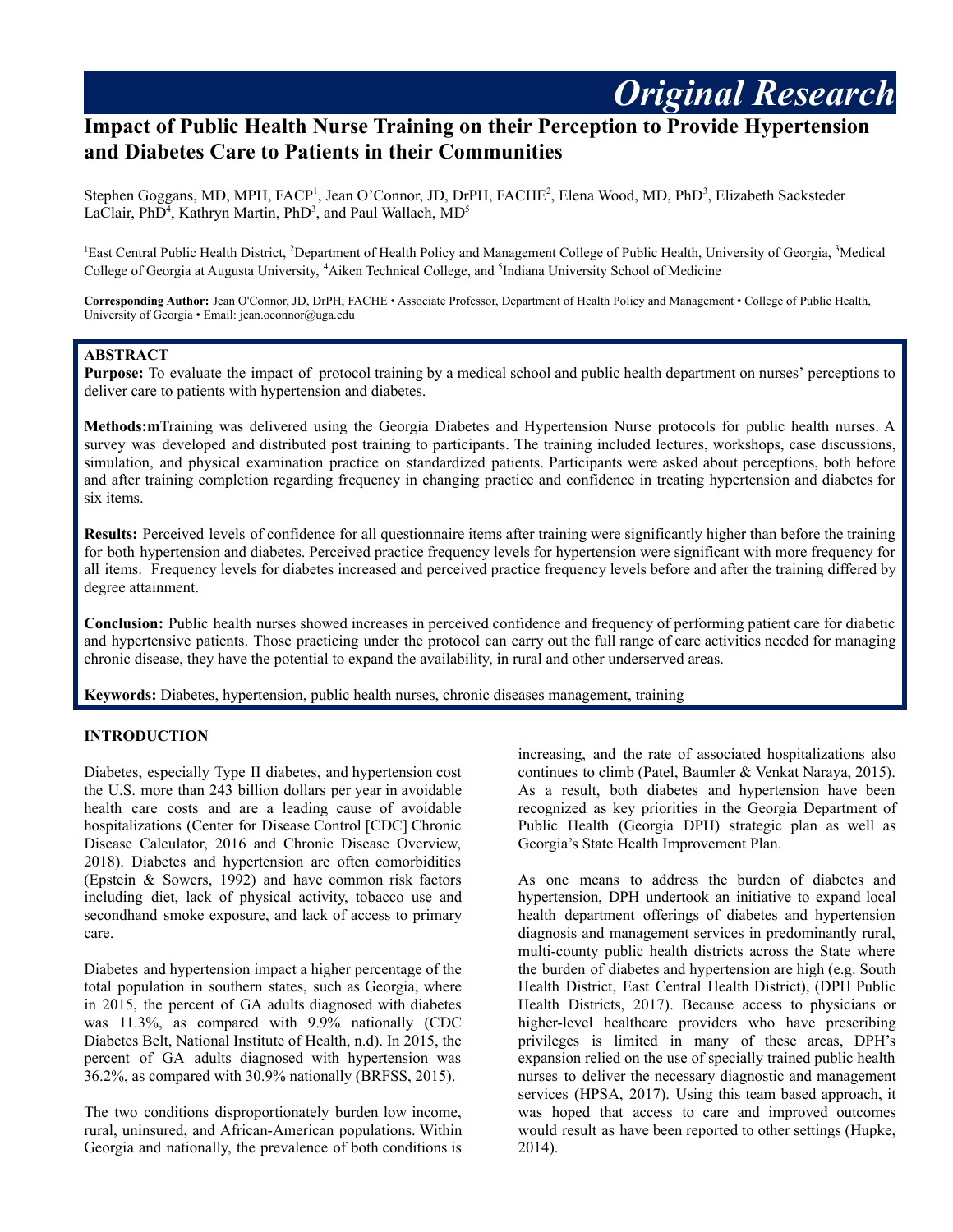Under Georgia state law, registered nurses employed by DPH or a county board of health may perform certain delegated medical acts under a physician-supervised protocol (Georgia Code Title 43, 2010). In 2015, current evidence-based protocols were developed by a multidisciplinary team within DPH in cooperation with district public health leaders to enable local health department nurses to carry out these services (DPH Nurse Protocol, 2016).

Recognizing the complexity of the protocols, in 2016, DPH's state office partnered with Medical College of Georgia (MCG) at Augusta University and a local public health physician leader to design and implement a multi-day, intensive innovative training program for public health nurses to prepare them to implement the protocols. Nurse managers and nurses engaged in clinical service delivery from selected health districts traveled to Augusta to participate in a one-time training that included both didactic information regarding the conditions as well as case-based simulations with mock patient exams. The training was led by a public health physician leader and supported by nurse leaders who facilitated patient simulations.

# **METHODS**

The training was delivered in 2016 and 2017 and was developed using the Georgia Diabetes and Hypertension Nurse protocols. Components of the training included lectures, workshops, case discussions, simulation, and physical examination practice on standardized patients in the Augusta University Interdisciplinary Simulation Center in Augusta, GA. Epidemiology, risk factors, disease process, and appropriate pharmacologic and non-pharmacologic management strategies were covered during the training sessions by MCG faculty members. The training was focused on the common presentations of hypertension and type 2 diabetes. More complex patients, including those requiring insulin were excluded from the protocol. Trained public health nurses were assessed through quizzes on clinical vignettes and an Objective Structured Clinical Examination (OSCE) using standardized patient cases. While the program was designed for BSN trained nurses, nurses without the academic background also participated.

To evaluate the impact of the training on clinical practice, a follow-up survey was developed and distributed nine-to-twelve months after the training. The survey was distributed to the 95 participants who attended the training between April and August of 2016. The email request included a Qualtrics® survey link.

Participants were asked about their perceptions of hypertension and diabetes both before and after completing the training. The six items used for both hypertension and diabetes included: taking an appropriate medical history, performing an appropriate physical exam, ordering appropriate lab tests, recommending behavior change, using appropriate medications, and referring to an appropriate specialist. The survey contains two subscales: respondents'

frequency in changing their practice and their confidence in performing the six items above. The frequency Likert-type scale included "never", "rarely", "sometimes", and "often", while the confidence items scale included "not confident at all", "a little confidence", "confident", and "very confident". Data on participants' demographic characteristics, level of education, and public health district were also collected.

All statistical analysis was performed using SAS 9.4 and statistical significance was assessed using an alpha level of 0.05. Descriptive statistics determined changes in perception for all variables. Questionnaire responses from before and after the training were analyzed by educational degree type controlling for age, race, and public health district, to examine differences in hypertension and diabetes practice frequency and confidence. Repeated measures of non-parametric mixed models were used. The method of estimation used was the minimum variance quadratic unbiased estimation of covariance parameters. An unstructured covariance structure was assumed. Denominator degrees of freedom were calculated using the Kenward-Roger method.

In each model, fixed main effects included age group, race, public health district, degree type, and measurement time. The two-factor interaction between degree type and measurement time was also included and the F-test for this interaction, determined using the Brunner, Domhof, and Langer method, is the statistical test of interest (Brunner, Domhof, & Langer, 2002). If the test for the two-factor interaction is statistically significant this will indicate that the changes due to the training are different due to the participant's level of education. If the test for the two-factor interaction was not statistically significant, the interaction effect was removed and the model was reduced to a main effects model. Post hoc pairwise comparisons were performed using a Bonferroni adjustment to the overall alpha level to control for the number of pairwise comparisons performed.

# **RESULTS**

Of 95 participants invited to participate in the survey, 55 completed the evaluation (58 %). Respondents represented eight of Georgia's eighteen public health districts. Participants also were of varying ages and levels of nursing training. Most participants were 50-59 years (40.7%), followed by 40-49 years (29.6). The age ranges of 30-39 and 60-69 each had 13% of participants, and the least common range was 20-29 (3.7%). The educational attainment of participants included 17 (31.5%) with an Associate's Degree or Other indicated, 24 (44.4%) with a bachelor's degree and 13 (24%) with a Master's or Doctoral degree. However, participants were less diverse than the State of Georgia overall. Ninety-two percent identified their race as white and 7.4% identified as African-American or selected "other".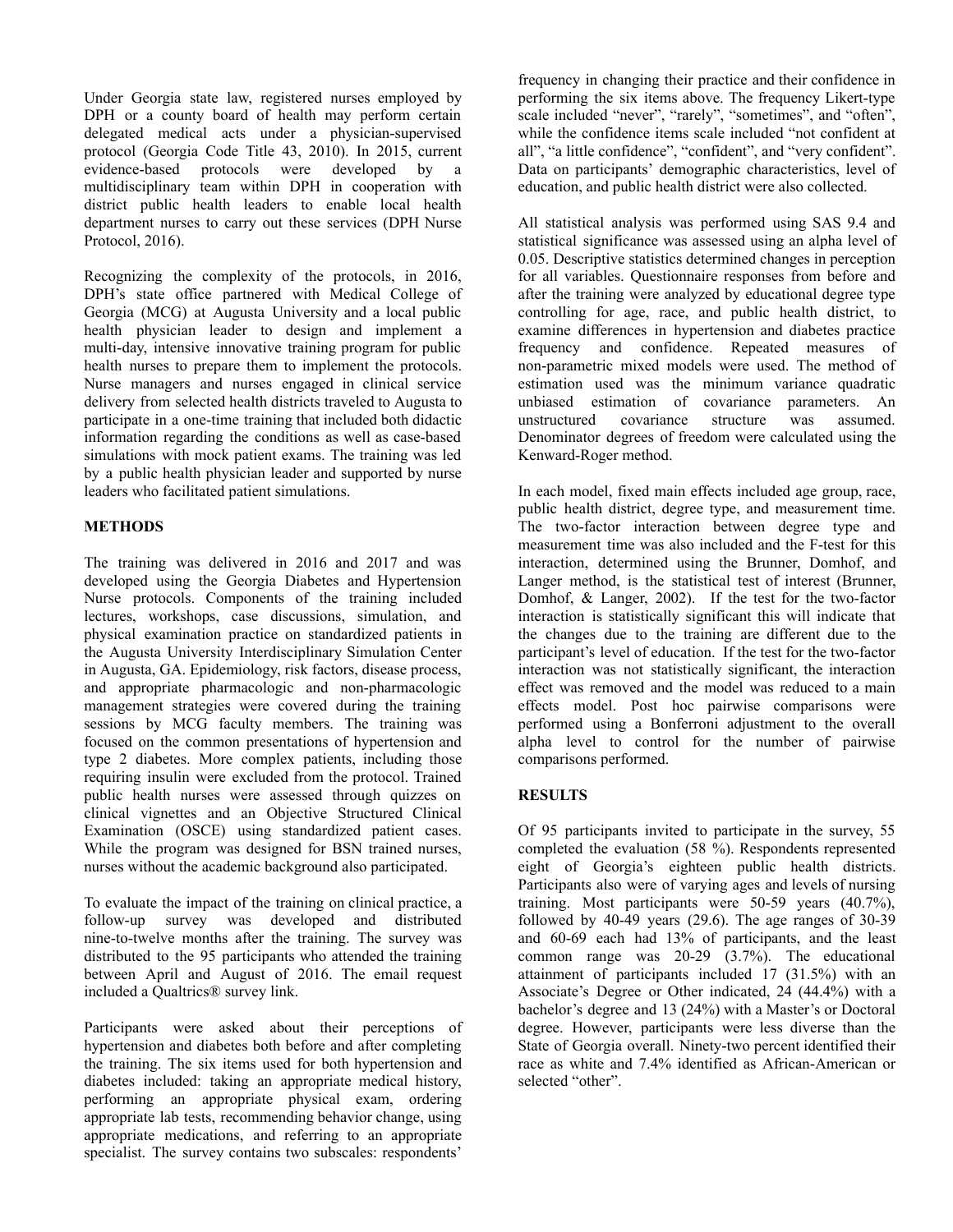# **Hypertension**

Statistically significant differences between perceived frequency before and after the training were found for performing the appropriate physical exam, ordering appropriate lab tests, and ordering blood pressure medication (Table 1). For each of these measures median "before" levels of frequency were significantly lower than median "after" levels of frequency. Statistically significant differences between before and after perceptions were seen for all confidence items. Levels of perceived confidence for all questionnaire items were significantly lower before the training than after (Table 1). For both frequency and confidence, all two-factor interactions between degree and perceived changes before and after the training were not statistically significant indicating no difference in median hypertension practice frequency or confidence.

## **Diabetes**

The results for diabetes frequency (Table 1) were statistically significant for the two-factor interaction with degree attainment for all diabetes practice frequency items except recommending behavior change.

The change in diabetes perceived practice frequency levels before and after the training differed by level of degree attainment. For taking an appropriate medical history, only those with a bachelor's degree showed an increase in median frequency levels from before to after training (p=0.0013). For performing an appropriate physical exam, those with a bachelor's degree (p=0.0015) and those with a Master's or doctorate (p<0.0001) showed increased frequency levels from pre- to post-test. For ordering appropriate lab tests, only those with a Master's/doctorate (p=0.0019) had a significant increase in median frequency levels. For prescribing diabetes medications, participants with a bachelor's degree  $(p=0.0045)$  and those with a Master's/doctorate (p<0.0001) showed increased perceived frequency levels from before to after the training. For referring to an appropriate specialist, only those with a Master's/doctorate (p=0.0064) had a significant increase in median frequency levels.

Perceived levels of confidence for all questionnaire items after training were significantly higher than before the training. Confidence level differences were seen for all confidence questionnaire items and were statistically significant (Table 1). All two-factor interactions between degree and changes before and after the training were not statistically significant indicating no difference in median diabetes confidence.

### Table 1

Repeated measures non-parametric mixed model results to compare nurses' perceptions of changes between before the training *and after*

| Outcome                                    | <b>HTN</b> |           |            |             | <b>Diabetes</b> |             |            |             |
|--------------------------------------------|------------|-----------|------------|-------------|-----------------|-------------|------------|-------------|
|                                            | Frequency  |           | Confidence |             | Frequency       |             | Confidence |             |
|                                            | F-value    | F-value   | p-value    | F-value     | p-value         | p-value     | F-value    | p-value     |
| Taking<br>appropriate<br>medical history   | 2.05       | 0.1521    | 12.27      | $0.0005*$   | 5.79            | $0.0161*$   | 13.08      | $0.0003*$   |
| Performing<br>appropriate<br>physical exam | 6.83       | $0.0090*$ | 37.82      | $< 0.0001*$ | 18.40           | $< 0.0001*$ | 21.41      | $< 0.0001*$ |
| Ordering<br>appropriate lab<br>tests       | 5.89       | $0.0152*$ | 16.61      | $< 0.0001*$ | 4.06            | $0.0439*$   | 15.53      | $< 0.0001*$ |
| Recommending<br>behavior change            | 0.83       | 0.3634    | 4.50       | $0.0378*$   | 1.40            | 0.2369      | 6.69       | $0.0097*$   |
| Ordering<br>appropriate<br>medications     | 7.83       | $0.0070*$ | 36.86      | $< 0.0001*$ | 26.36           | $< 0.0001*$ | 48.01      | $< 0.0001*$ |
| Referring to<br>appropriate<br>specialist  | 2.65       | 0.1034    | 16.42      | $< 0.0001*$ | 3.72            | 0.0537      | 19.51      | $< 0.0001*$ |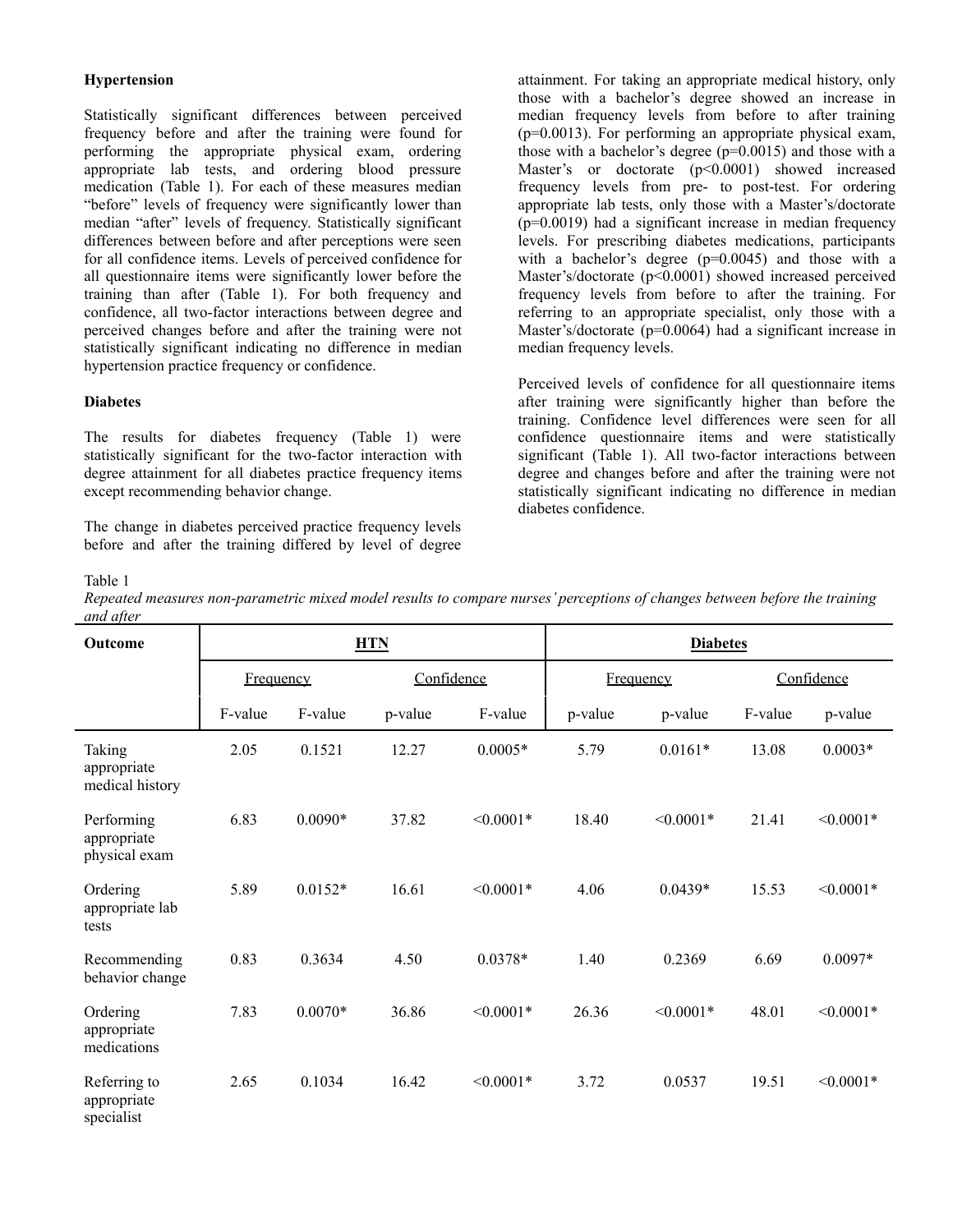## **DISCUSSION**

This partnership between a public, academic health center and a state department of public health successfully trained nurses in the care of patients with diabetes and hypertension. The two-day training workshops incorporated lectures, case discussions, and standardized patient simulations. Participants were surveyed both before the training and then again nine-to-twelve months after completion of the training to ask respondents to report their perceived frequency of performing relevant patient care and their confidence in six aspects of patient care. The response rate of 58% was satisfactory for a post-training evaluation.

Overall, confidence and perceived frequency of performance increased for both hypertension and diabetes items. Regarding hypertension, confidence in performing all six care skills increased, while perceived frequency of performing care increased in three of the six skills. Perceived frequency of performing some skills, such as taking a history and recommending behavior change, did not change after training. There were no effects between the educational level of the nurses and their confidence or perceived frequency measures. For diabetes, confidence increased for all six items, while perceived frequency of performance increased for nurses with higher education levels. This may reflect differences in clinical experience, with nurses having advanced training being more willing to evaluate and manage patients with diabetes.

This study provides evidence of training impact on nurses' perceptions to deliver care to patients with hypertension and diabetes. It is limited by a small sample size and by use of self-perception rather than direct measurement of practice changes. Future work should include objective assessment of practice patterns and clinical outcomes for treated patients.

#### **PUBLIC HEALTH IMPLICATIONS**

As chronic disease has become the predominant driver of morbidity and mortality in the United States, the healthcare workforce has proved insufficient to meet all the resulting health needs. One aspect of increasing national capacity to care for the increasing chronic disease population is for all providers to practice to the maximum of their scope of practice. This training sought to prepare nurses to manage patients with hypertension and diabetes, two extremely common, expensive, and important chronic conditions.

Nurses who completed this training showed increases in their perceived confidence and frequency of performing patient care for diabetic and hypertensive patients. Importantly, the training was delivered to an educationally-diverse group of nurses, including registered nurses (RN's). While advanced practice nurses have long been important parts of the care team for chronic disease, RN's typically do not fill this role due to scope of practice limitations. Because public health RN's practicing under protocol in Georgia can carry out the full range of care activities needed for managing chronic disease, they have

the potential to significantly expand the availability of care for this population, especially in rural and other underserved areas. However, as the evaluation results here show, there may be a need for additional training for RN's charged with carrying out the implementation of complex protocols.

The partners engaged in this collaboration intend to continue to offer the training to Georgia's public health nurses and to improve the training, as well as develop a refresher training, over time. Additional data on the efficacy of the training and the use of nurse protocols for the diagnosis and management of diabetes and hypertension may help to support efforts to seek additional resources to expand the activities in Georgia and in other rural states.

#### **Statement of Authors' Contributions**

Drs. Sacksteder LaClair and Wood were responsible for study and survey design, data collection, data analysis, IRB; they participated in writing the paper to include methods and results sections. Drs. Goggans, O'Connor, Martin and Wallach conceptualized and conducted the training. All contributed to manuscript preparation.

#### **References**

| Brunner, E., Domhof, S., & Langer, F. (2002).            |
|----------------------------------------------------------|
| Nonparametric analysis of longitudinal data in factorial |
| experiments. New York: John Wiley.                       |
| $\sim$ $\sim$ $\sim$                                     |

CDC identifies diabetes belt. (n.d.). Centers for Disease Control. Retreived from https://www.cdc.gov/diabetes/pdfs/data/diabetesbelt.pdf

Chronic disease cost calculator version 2. (2016). [Calculator Diabetes and Hypertension April 3, 2018]. *Chronic Disease Calculator for Diabetes and Hypertension.* Retrieved from https://www.cdc.gov/chronicdisease/calculator/index.ht ml.

Chronic diseases and their common risk factors. (n.d.). World Health Organization. Retrieved from http://www.who.int/chp/chronic\_disease\_report/media/ Factsheet1.pdf.

- Chronic disease overview. (2018). *Chronic Disease Prevention and Health Promotion*. Retrieved from https://www.cdc.gov/chronicdisease/overview/index.ht m.
- Epstein, M., & Sowers, J. R. (1992). Diabetes mellitus and hypertension. *Hypertension*, 19(5), 403-418.
- Georgia Code Title 43 (2010). Professions and Businesses Chapter 34 - Physicians, Acupuncture, Physicians Assistants, Cancer and Glaucoma Treatment, Respiratory Care, Clinical Perfusionists, and Orthotics and Prosthetics Practice Article 2 - Medical Practice § 43-34-23 - Delegation of Authority to Nurse or Physicians Assistants.

Georgia high blood pressure. (2015). [Graph illustration Georgia Hypertension May 21, 2018]. *The Behavioral Risk Factor Surveillance System (BRFSS).* Retrieved from https://www.cdc.gov/brfss/brfssprevalence. Accessed May 21, 2018.